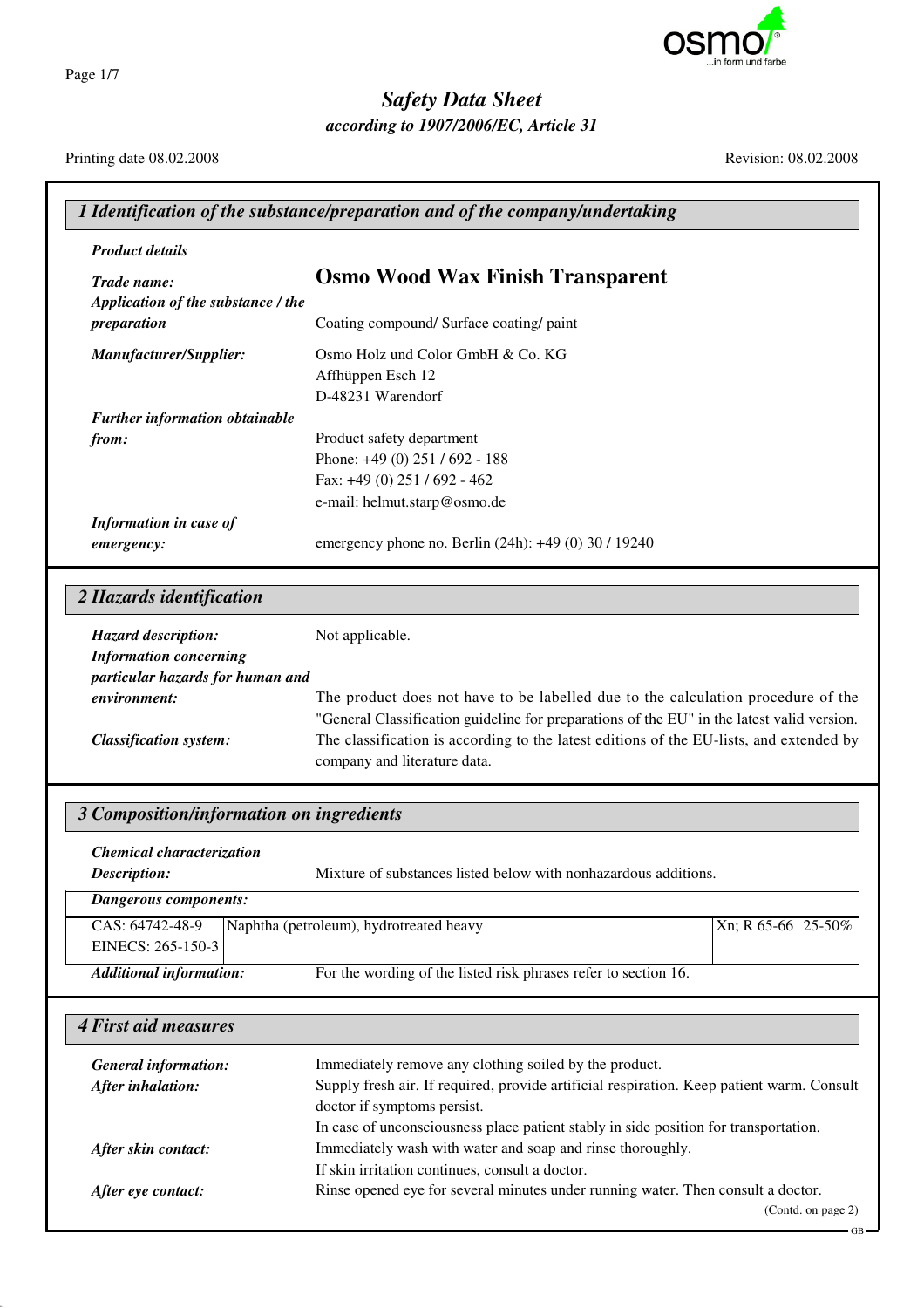

Page 2/7

# *Safety Data Sheet*

*according to 1907/2006/EC, Article 31*

Printing date 08.02.2008 Revision: 08.02.2008

| <b>Trade name: Osmo Wood Wax Finish Transparent</b>                                                                    |                                                                                                                                                                                             |  |
|------------------------------------------------------------------------------------------------------------------------|---------------------------------------------------------------------------------------------------------------------------------------------------------------------------------------------|--|
| After swallowing:                                                                                                      | (Contd. of page 1)<br>If swallowed, seek medical advice immediately and show this container or label.                                                                                       |  |
| <b>5 Fire-fighting measures</b>                                                                                        |                                                                                                                                                                                             |  |
| Suitable extinguishing agents:                                                                                         | CO2, powder or water spray. Fight larger fires with water spray or alcohol resistant<br>foam.                                                                                               |  |
| For safety reasons unsuitable<br>extinguishing agents:<br>Special hazards caused by the                                | Water with full jet                                                                                                                                                                         |  |
| substance, its products of<br>combustion or resulting gases:<br>Protective equipment:<br><b>Additional information</b> | Formation of toxic gases is possible during heating or in case of fire.<br>Mouth respiratory protective device.<br>Cool endangered receptacles with water spray.                            |  |
|                                                                                                                        | Dispose of fire debris and contaminated fire fighting water in accordance with official<br>regulations.                                                                                     |  |
| <b>6 Accidental release measures</b>                                                                                   |                                                                                                                                                                                             |  |
| Person-related safety precautions: Keep away from ignition sources.                                                    | Ensure adequate ventilation                                                                                                                                                                 |  |
| <b>Measures for environmental</b><br>protection:                                                                       | Do not allow to enter sewers/ surface or ground water.                                                                                                                                      |  |
| Measures for cleaning/collecting: Warm water and cleansing agent                                                       | Inform respective authorities in case of seepage into water course or sewage system.<br>Absorb with liquid-binding material (sand, diatomite, acid binders, universal binders,<br>sawdust). |  |
| <b>7 Handling and storage</b>                                                                                          |                                                                                                                                                                                             |  |
| Handling:<br><b>Information for safe handling:</b>                                                                     | Keep receptacles tightly sealed.<br>Keep away from heat and direct sunlight.<br>Use only in well ventilated areas.<br>Prevent formation of aerosols.                                        |  |
| <b>Information about fire - and</b><br>explosion protection:                                                           | Keep ignition sources away - Do not smoke.                                                                                                                                                  |  |
| Storage:<br>Requirements to be met by<br>storerooms and receptacles:                                                   | Store in a cool location.<br>Store only in the original receptacle.                                                                                                                         |  |
| Information about storage in one<br>common storage facility:                                                           | Do not store together with alkalis (caustic solutions).<br>(Contd. on page 3)                                                                                                               |  |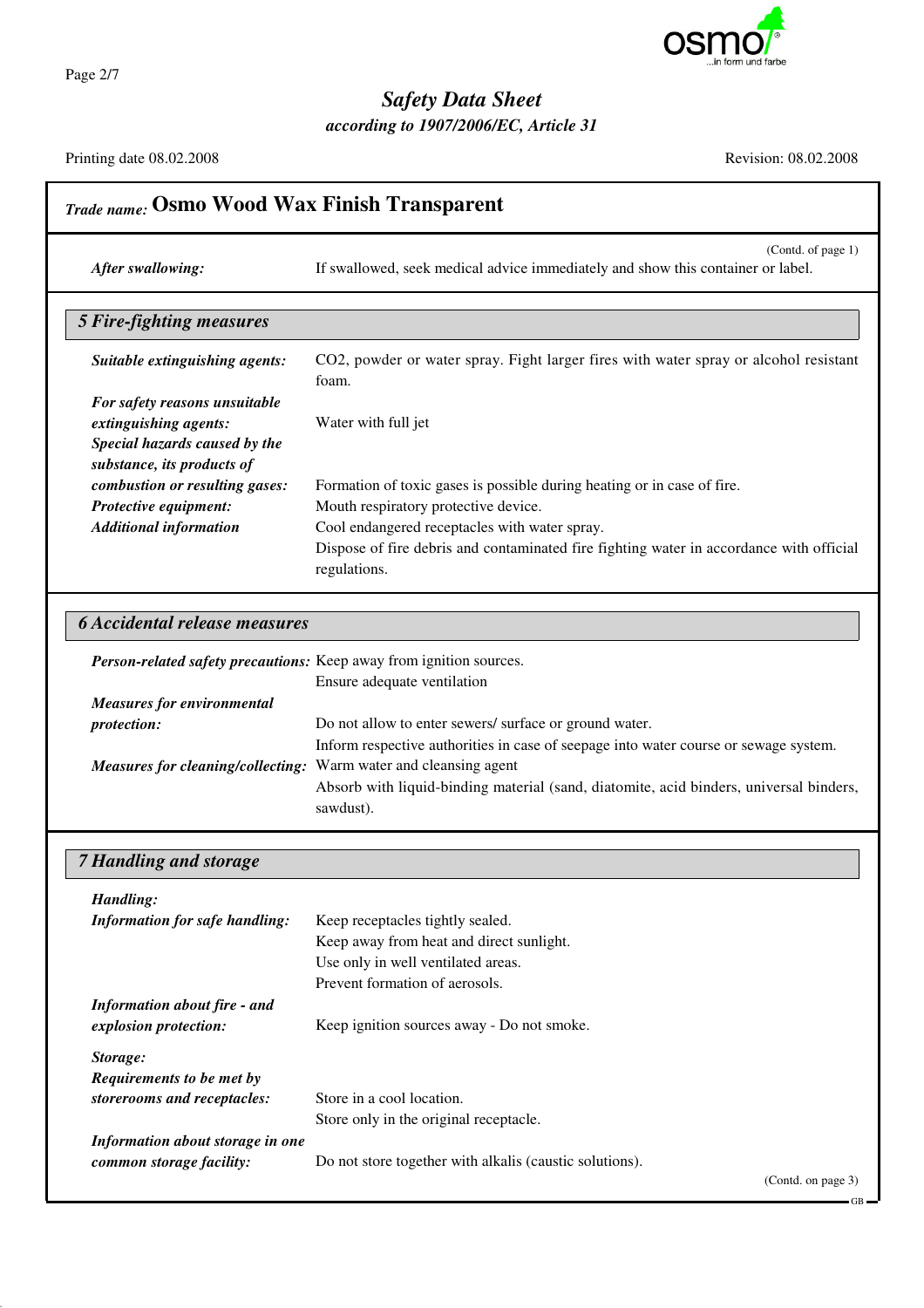

Page 3/7

## *Safety Data Sheet*

*according to 1907/2006/EC, Article 31*

Printing date 08.02.2008 Revision: 08.02.2008

| <b>Trade name: Osmo Wood Wax Finish Transparent</b> |                                                                                                                          |  |
|-----------------------------------------------------|--------------------------------------------------------------------------------------------------------------------------|--|
| <b>Further information about</b>                    | (Contd. of page 2)<br>Do not store together with oxidizing and acidic materials.                                         |  |
|                                                     |                                                                                                                          |  |
| storage conditions:                                 | Keep container tightly sealed.                                                                                           |  |
|                                                     | Store receptacle in a well ventilated area.<br>Protect from frost.                                                       |  |
|                                                     | Protect from heat and direct sunlight.                                                                                   |  |
|                                                     |                                                                                                                          |  |
| 8 Exposure controls/personal protection             |                                                                                                                          |  |
| <b>Additional information about</b>                 |                                                                                                                          |  |
| design of technical facilities:                     | No further data; see item 7.                                                                                             |  |
|                                                     | Ingredients with limit values that require monitoring at the workplace:                                                  |  |
|                                                     | 64742-48-9 Naphtha (petroleum), hydrotreated heavy (25-50%)                                                              |  |
| TWA $(8H)$ Short-term value: 1000 mg/m <sup>3</sup> |                                                                                                                          |  |
| Source UK SIA                                       |                                                                                                                          |  |
| <b>Additional information:</b>                      | The lists valid during the making were used as basis.                                                                    |  |
| Personal protective equipment:                      |                                                                                                                          |  |
| <b>General protective and hygienic</b>              |                                                                                                                          |  |
| measures:                                           | Immediately remove all soiled and contaminated clothing                                                                  |  |
|                                                     | Avoid contact with the eyes and skin.                                                                                    |  |
|                                                     | Do not eat, drink, smoke or sniff while working.                                                                         |  |
|                                                     | Do not carry product impregnated cleaning cloths in trouser pockets.                                                     |  |
| <b>Protection of hands:</b>                         | Protective gloves                                                                                                        |  |
|                                                     | The glove material has to be impermeable and resistant to the product/ the substance/                                    |  |
|                                                     | the preparation.                                                                                                         |  |
|                                                     | Selection of the glove material on consideration of the penetration times, rates of                                      |  |
|                                                     | diffusion and the degradation                                                                                            |  |
| <b>Material of gloves</b>                           | Nitrile rubber, NBR                                                                                                      |  |
|                                                     | Penetration time of glove material The exact break trough time has to be found out by the manufacturer of the protective |  |
|                                                     | gloves and has to be observed.                                                                                           |  |
| For the permanent contact gloves                    |                                                                                                                          |  |
| made of the following materials                     |                                                                                                                          |  |
| are suitable:                                       | Nitrile rubber, NBR                                                                                                      |  |
| As protection from splashes                         |                                                                                                                          |  |
| gloves made of the following                        |                                                                                                                          |  |
| materials are suitable:                             | Nitrile rubber, NBR                                                                                                      |  |
| Eye protection:                                     | Goggles recommended during refilling                                                                                     |  |
| <b>Body protection:</b>                             | Protective work clothing                                                                                                 |  |
|                                                     | (Contd. on page 4)                                                                                                       |  |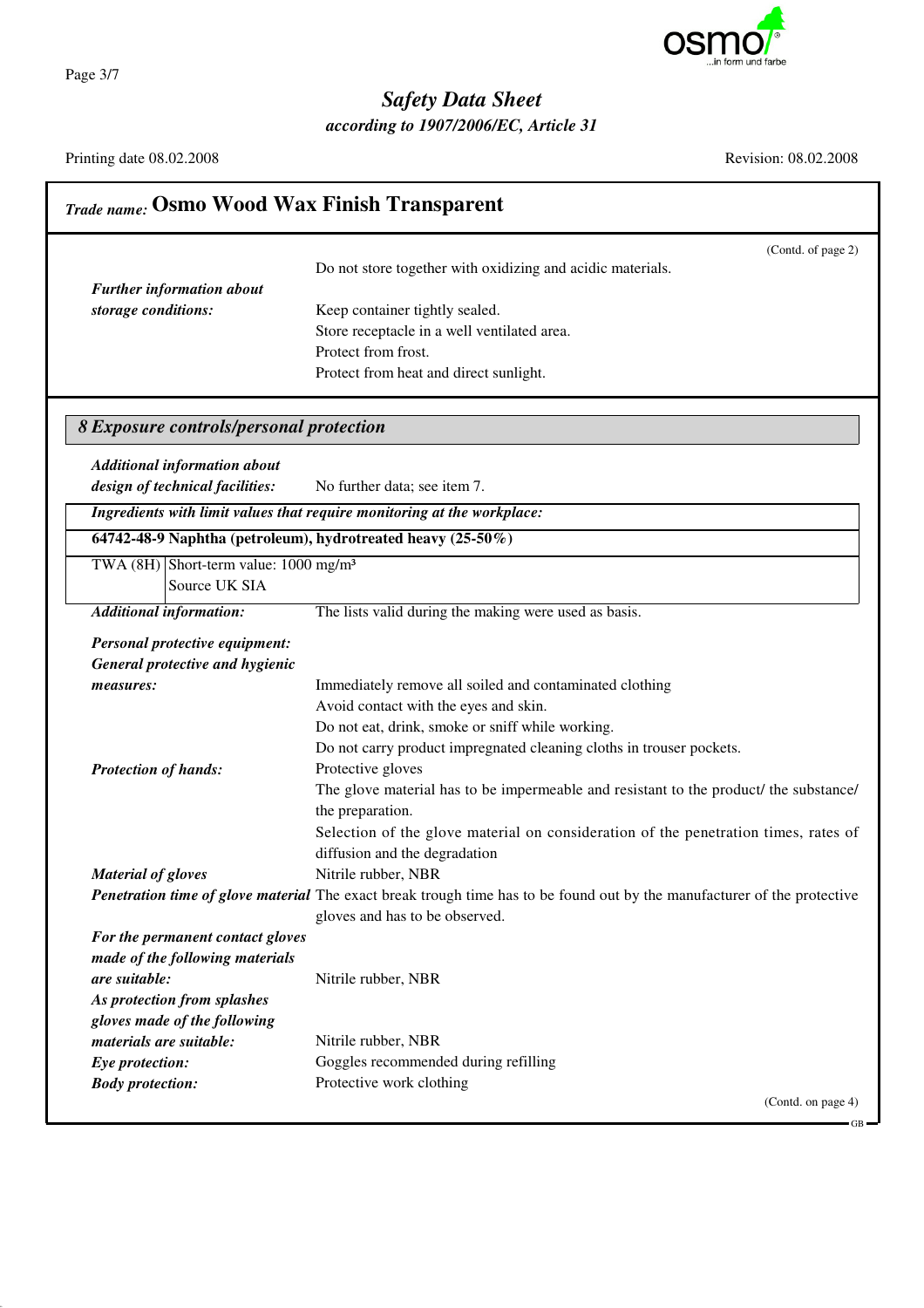

Page 4/7

### *Safety Data Sheet*

*according to 1907/2006/EC, Article 31*

Printing date 08.02.2008 Revision: 08.02.2008

*Trade name:* **Osmo Wood Wax Finish Transparent** (Contd. of page 3) *9 Physical and chemical properties General Information* Form: Fluid *Colour:* According to product specification *Odour:* Mild *Change in condition Melting point/Melting range:* Undetermined. *Boiling point/Boiling range:* > 180°C (DIN 51751) *Flash point:* 57°C (DIN 52231) *Ignition temperature:* 240°C *Self-igniting:* Product is not selfigniting. *Danger of explosion:* Product does not present an explosion hazard. *Explosion limits: Lower:* 0.6 Vol % *Upper:* 7.0 Vol % *Vapour pressure:* 3 hPa [20°C] *Density at 20°C:* 0.90 - 0.96 g/cm<sup>3</sup> (DIN 51757) *Solubility in / Miscibility with water:* Not miscible or difficult to mix. *Viscosity: Kinematic at 20<sup>°</sup>C:*  $>81$  s (DIN 53211/4) *Solvent content: VOC* (*EC*) < 400 g/l (VOC-max. = 400 g/l (2010 A/e))

#### *10 Stability and reactivity*

| <b>Thermal decomposition /</b> |                                                                  |
|--------------------------------|------------------------------------------------------------------|
| conditions to be avoided:      | No decomposition if used and stored according to specifications. |
| <b>Dangerous reactions</b>     | Reacts with fabric soaked in the product (e.g. cleaning wool).   |
|                                | Exothermic reaction.                                             |
|                                | Forms heat.                                                      |
|                                | Self igniting.                                                   |
|                                | Reacts with acids, alkalis and oxidizing agents.                 |
| Dangerous decomposition        |                                                                  |
| <i>products:</i>               | Carbon monoxide and carbon dioxide                               |
|                                | Nitrogen oxides (NOx)                                            |
|                                |                                                                  |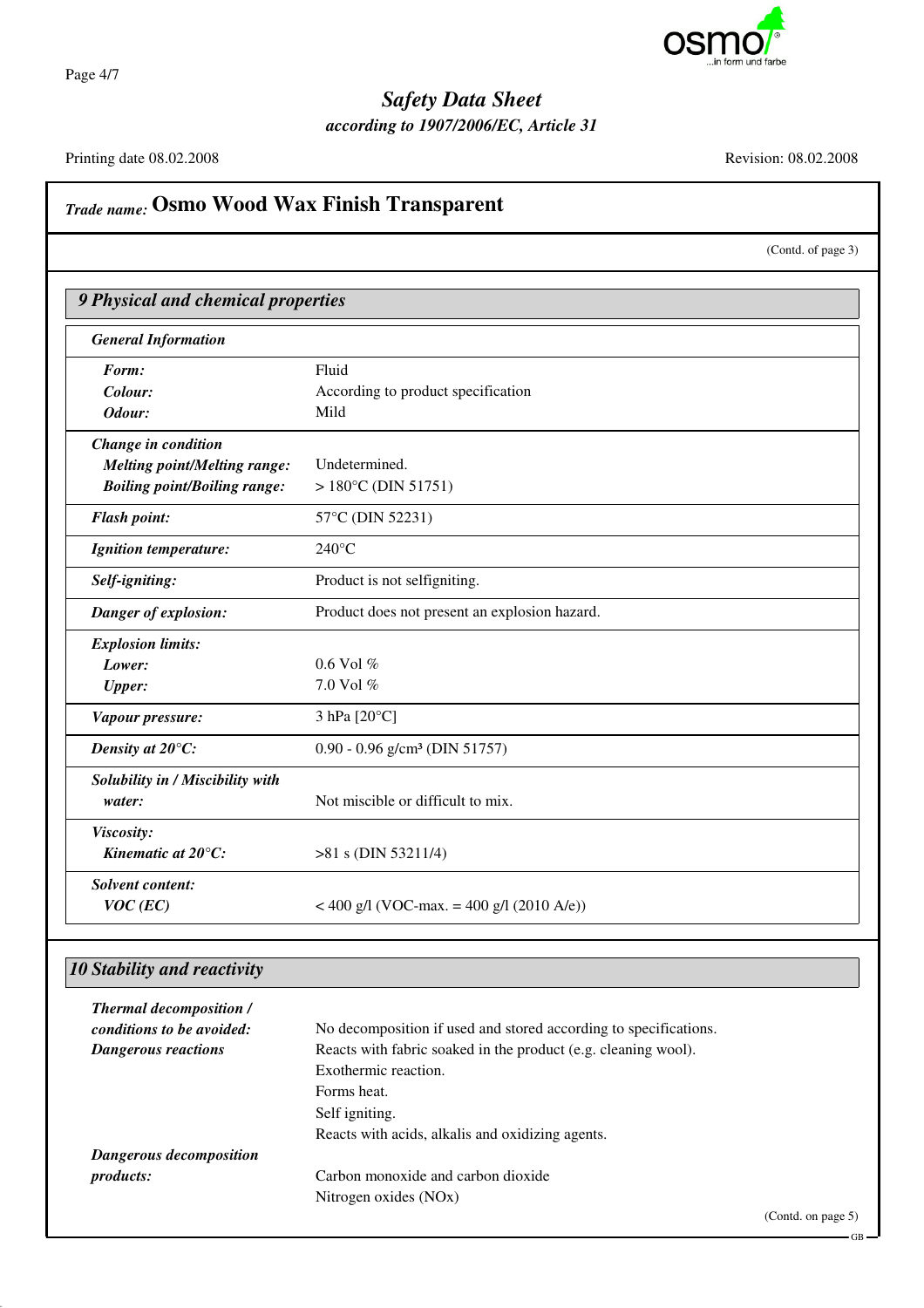

*Safety Data Sheet according to 1907/2006/EC, Article 31*

(Contd. of page 4)

## Printing date 08.02.2008 Revision: 08.02.2008 *Trade name:* **Osmo Wood Wax Finish Transparent** *Additional information:* Warning: Wash out any used cloth impregnated with this product immedeately after use or store in an airtight container (danger of self-ingnition). *11 Toxicological information Acute toxicity: LD/LC50 values relevant for classification:* **64742-48-9 Naphtha (petroleum), hydrotreated heavy** Oral LD50 >2000 mg/kg (rat) Dermal  $|LD50| > 2000$  mg/kg (rat) Inhalative  $|LC50/4 h| > 5$  mg/l (rat) **96-29-7 2-butanone oxime** Oral LD50 3700 mg/kg (rat) Dermal LD50 200-2000 mg/kg (rat) Inhalative  $LC50/4$  h  $20$  mg/l (rat) *Primary irritant effect:* **on the skin:** At long or repeated contact with skin it may cause dermatitis due to the degreasing effect of the solvent. **on the eye:** Irritating effect. *Sensitization:* No sensitizing effects known. *Additional toxicological information:* The product is not subject to classification according to the calculation method of the General EU Classification Guidelines for Preparations as issued in the latest version. When used and handled according to specifications, the product does not have any harmful effects to our experience and the information provided to us. Inhalation of concentrated vapours as well as oral intake will lead to anaesthesia-like conditions and headache, dizziness, etc. *12 Ecological information General notes:* Water hazard class 1 (German Regulation) (Self-assessment): slightly hazardous for

water

Do not allow product to reach ground water, water course or sewage system.

Page 5/7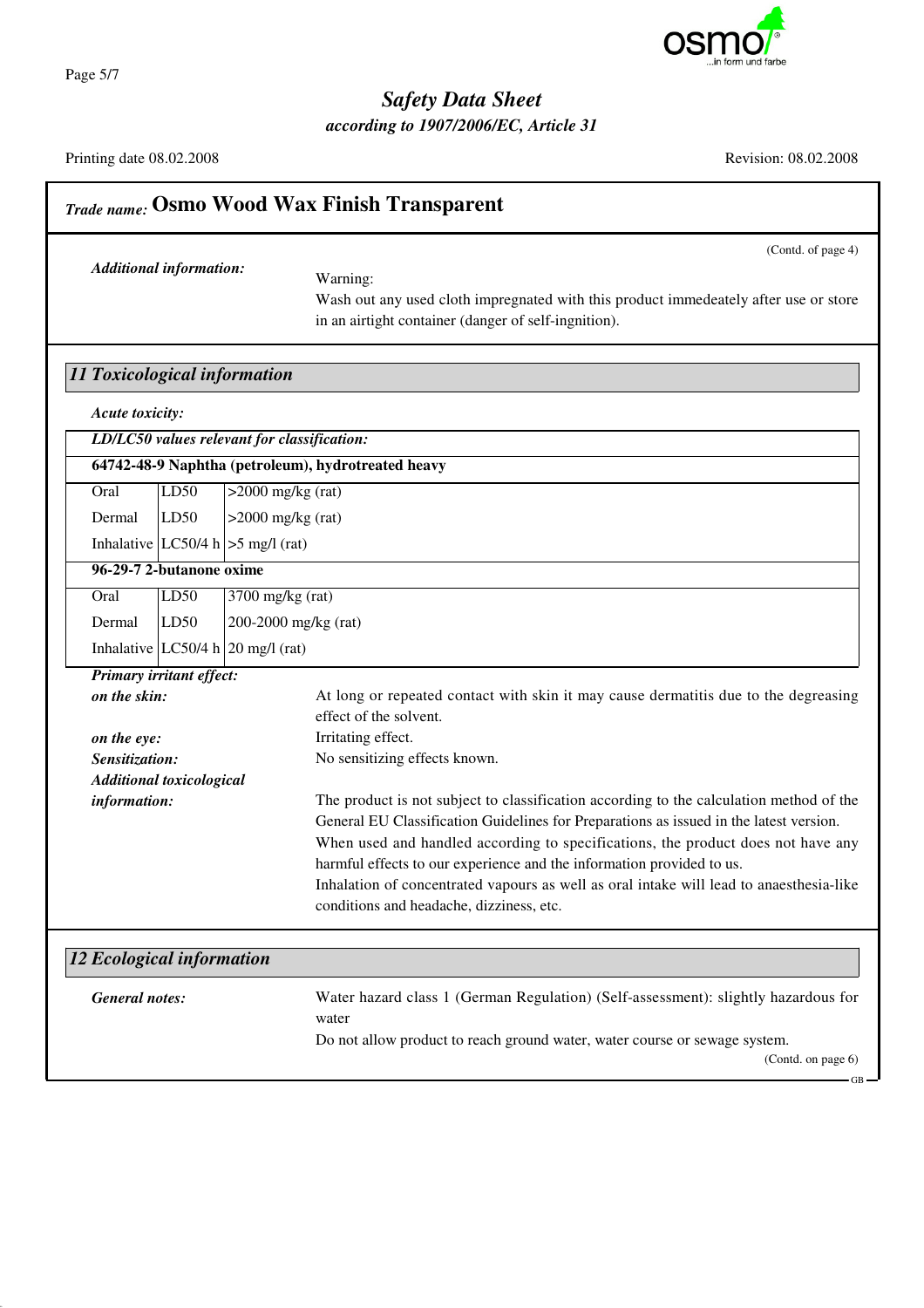

Page 6/7

### *Safety Data Sheet*

*according to 1907/2006/EC, Article 31*

Printing date 08.02.2008 Revision: 08.02.2008

(Contd. of page 5)

### *Trade name:* **Osmo Wood Wax Finish Transparent**

#### *13 Disposal considerations*

*Product:*

**Recommendation** Must not be disposed together with household garbage. Do not allow product to reach sewage system.

*European waste catalogue*

08 01 11 waste paint and varnish containing organic solvents or other dangerous substances

15 01 10 packaging containing residues of or contaminated by dangerous substances

*Uncleaned packaging:*

*Recommendation:* Disposal must be made according to official regulations.

#### *14 Transport information*

| Land transport ADR/RID (cross-border) |                      |  |
|---------------------------------------|----------------------|--|
| <b>ADR/RID class:</b>                 | 3 Flammable liquids. |  |
| Danger code (Kemler):                 | 30                   |  |
| <b>UN-Number:</b>                     | 1263                 |  |
| <b>Packaging group:</b>               | III                  |  |
| Hazard label:                         | 3                    |  |
| <b>Description of goods:</b>          | <b>1263 PAINT</b>    |  |
| <b>Maritime transport IMDG:</b>       |                      |  |
| <b>IMDG</b> Class:                    | 3                    |  |
| <b>UN</b> Number:                     | 1263                 |  |
| Label                                 | 3                    |  |
| <b>Packaging group:</b>               | III                  |  |
| <b>EMS Number:</b>                    | $F-E,S-E$            |  |
| Marine pollutant:                     | N <sub>0</sub>       |  |
| Proper shipping name:                 | <b>PAINT</b>         |  |
| Air transport ICAO-TI and IATA-DGR:   |                      |  |
| <b>ICAO/IATA Class:</b>               | 3                    |  |
| <b>UN/ID Number:</b>                  | 1263                 |  |
| Label                                 | 3                    |  |
| <b>Packaging group:</b>               | Ш                    |  |
| Proper shipping name:                 | <b>PAINT</b>         |  |